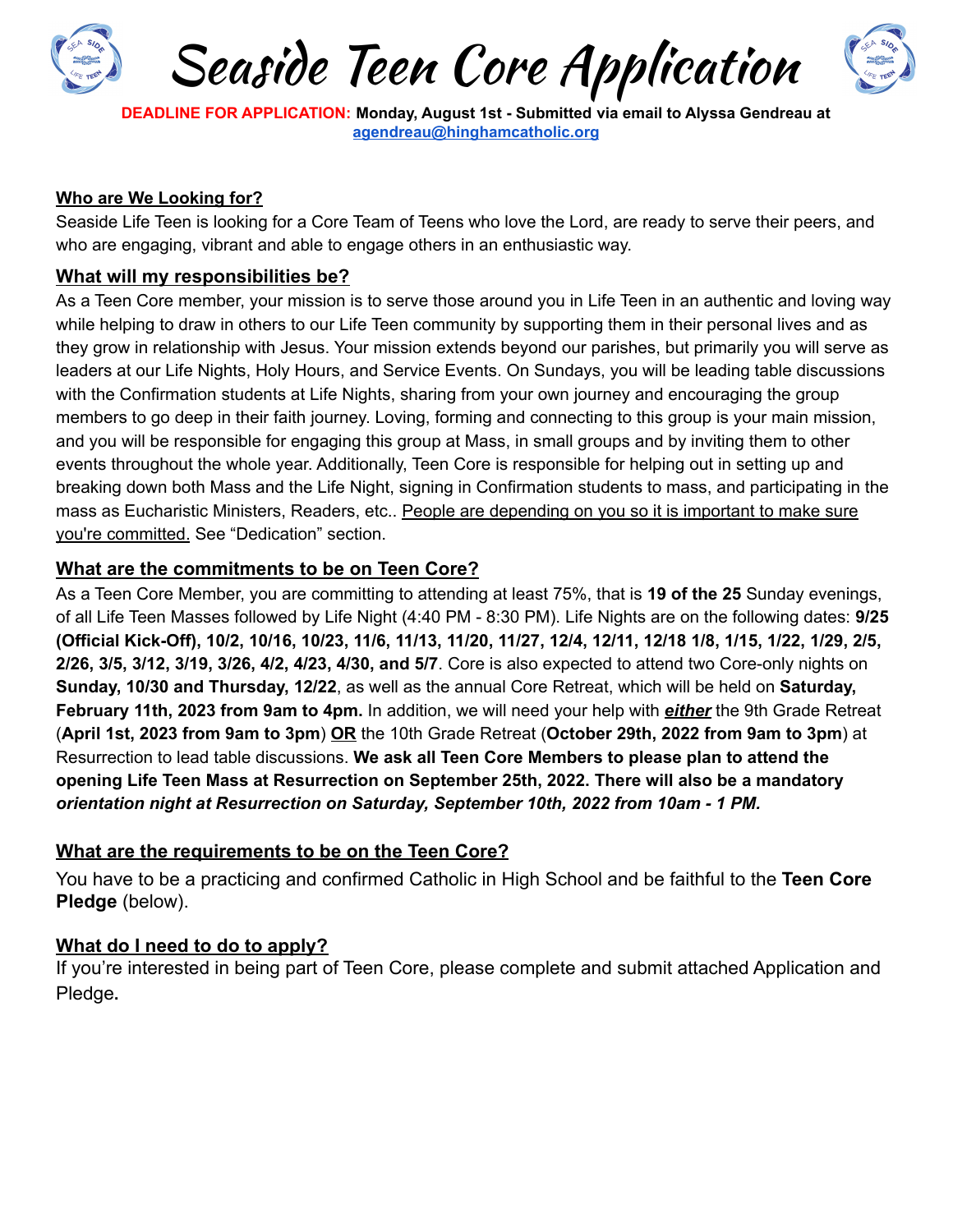## **What do I get out of being a part of this Ministry?**

All teens serving on Core are given an opportunity to dive deeper in their faith through continued discipleship, an authentic, Christ-centered community and the chance to encounter Christ and live the Gospel in service to your Church

> All Core Members will have first pick on any outing planned for the year. See seasidelifeteen.org/upcoming-events for trip details.

*In addition, all Core Members are eligible for a travel stipend of up to \$550 applicable towards trips we have planned throughout the year. See Below for the Travel Stipend Breakdown*

#### **Travel Stipend Breakdown**

- In order to earn a travel stipend, Core members are asked to commit to coming to 19 out of the 25 scheduled Life Nights between September and May.
- For each Life Night and excused Absence, Teens have a chance to earn \$20 towards their total stipend amount
- All Core members are allowed to have 6 excused absences (used at their discretion for weeks when traveling, sick, have homework, etc)
	- For an absence to be excused, the Core member must communicate with Alyssa that they will not be present by noontime on Sunday
	- If this is not done, the absence is no longer excused and all \$20 for that night is lost

## *The travel stipend at the beginning of the year is worth \$500. Based on the following factors, though, it may be reduced:*

-Unexplained Absences: -\$20 (Note that no money is lost when using one of 6 excused absences) -Coming for only half the night (Just Life Night or the 5:30 Mass & not staying for the other): -\$10 -Coming late for a Life Night (after 4:50PM); leaving early (before wrap-up): -\$3 for one, -\$6 for both -Forgetting your Core shirt: -\$3

-Not wearing a name tag: -\$3

-Using your phone: -\$3

-Not doing a job when asked: -\$3

#### *At the end of the year, any Core Members that do not use all 6 of their allotted absences will be given a bonus of \$50 towards their final stipend amount*

*Please note, attending less that 19 Life Nights will result in forfeit of your stipend, altogether*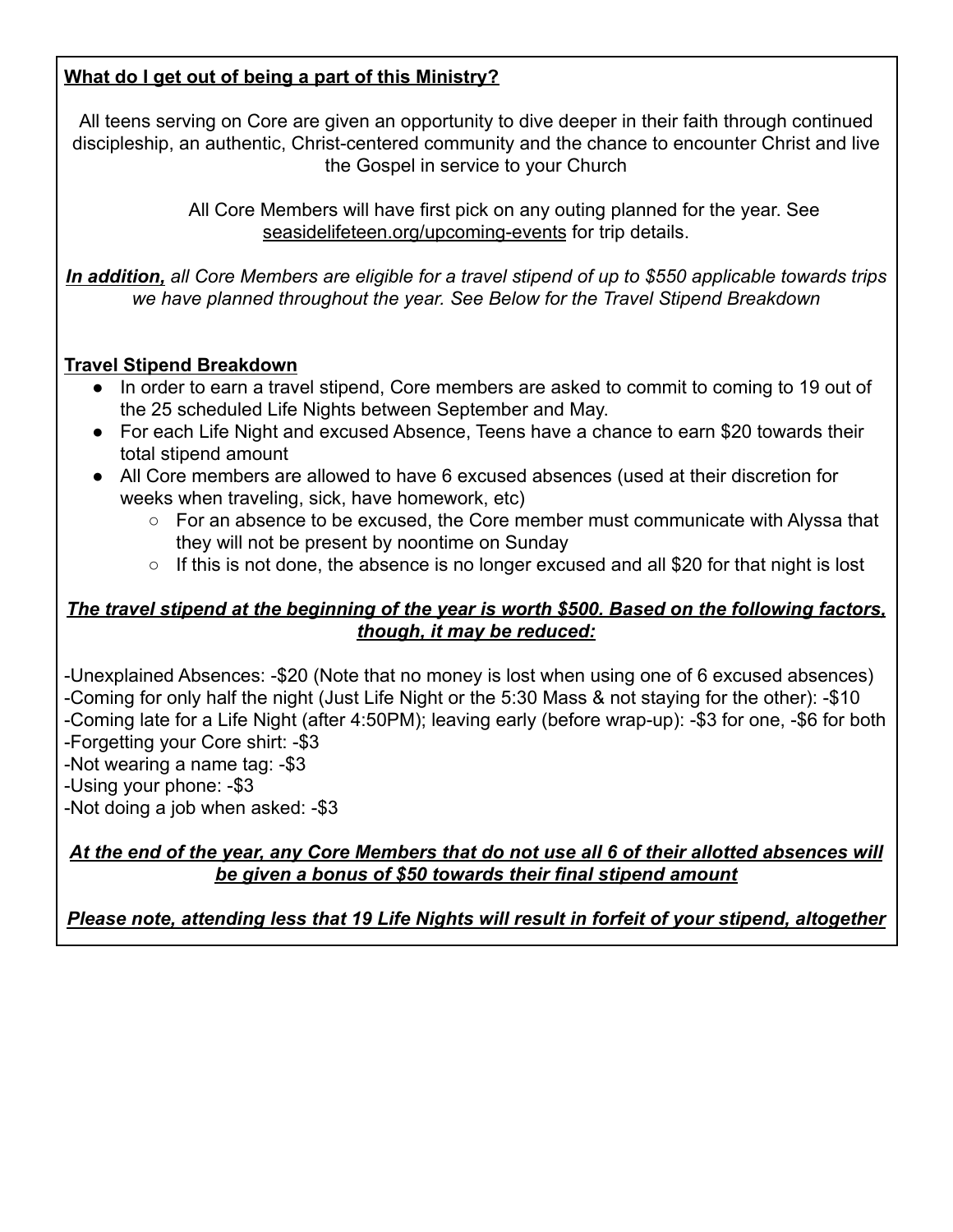| <b>TEEN CORE APPLICATION</b>                                                            |
|-----------------------------------------------------------------------------------------|
| Name and Date of Birth:                                                                 |
|                                                                                         |
| <b>E-Mail Address (Frequently Checked):</b>                                             |
|                                                                                         |
| <b>Cell Phone:</b>                                                                      |
|                                                                                         |
| <b>School / Year of Graduation:</b>                                                     |
| <b>Home Address:</b>                                                                    |
|                                                                                         |
| <b>Parental Contact Information:</b>                                                    |
|                                                                                         |
|                                                                                         |
|                                                                                         |
| 1. What has been a big "God moment" for you in the past year?                           |
|                                                                                         |
|                                                                                         |
| 2. Do you have a daily prayer life? If so, what is it like?                             |
|                                                                                         |
|                                                                                         |
| 3. What do you like to do in your free time? Hobbies? Sports?                           |
|                                                                                         |
| 4. Why do you feel called to be a member of Teen Core?                                  |
|                                                                                         |
|                                                                                         |
| 5. What gifts and talents do you think you can you bring?                               |
|                                                                                         |
|                                                                                         |
|                                                                                         |
| T-Shirt Size (Circle One) S M L XL XXL I already have a Core Shirt: Y<br>$\overline{N}$ |
| Sweatshirt Size (Circle One) S M L XL XXL I already have a Core Sweatshirt : Y<br>N     |
|                                                                                         |